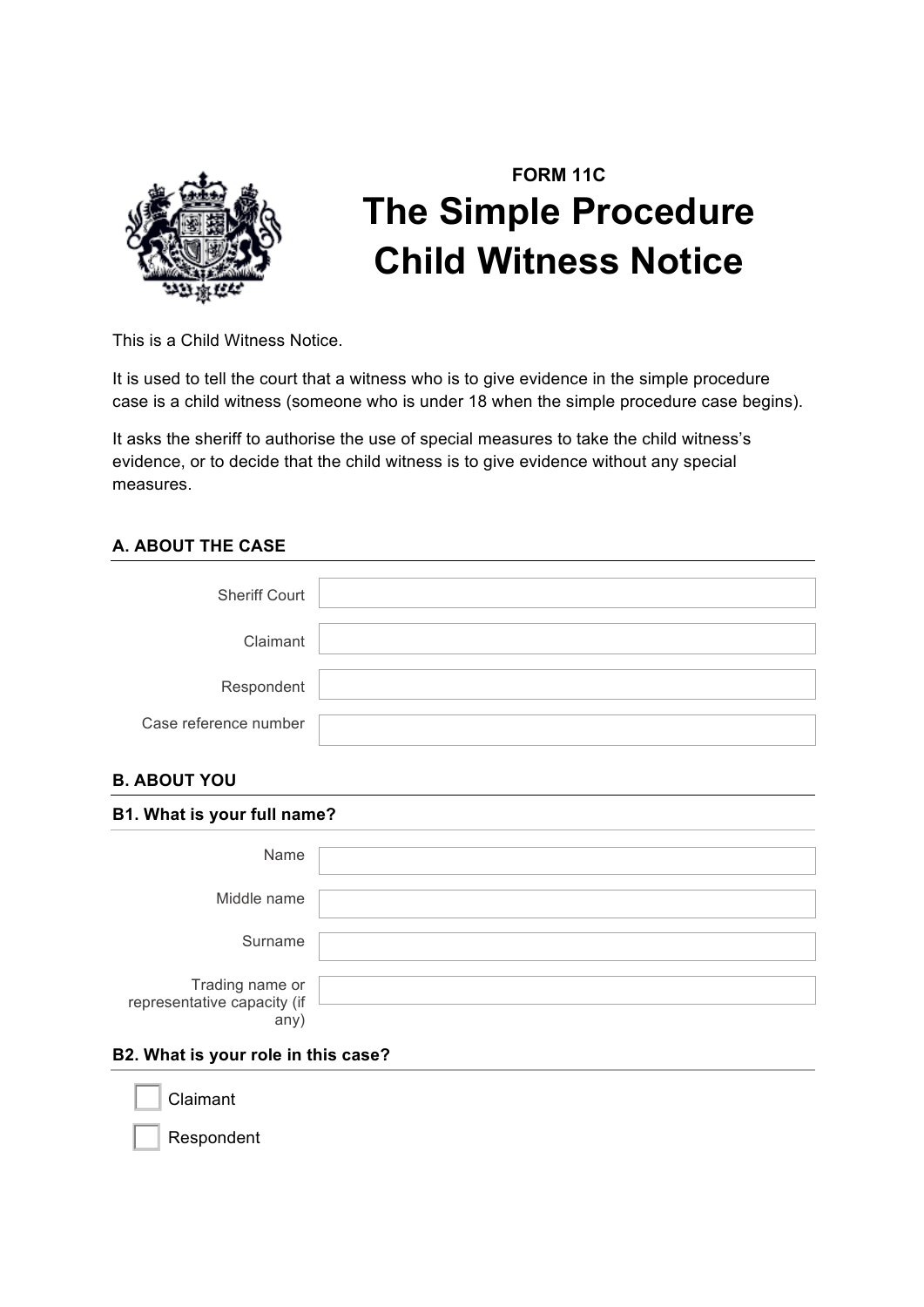### **C. THE NOTICE**

| C1. What is the full name of the child witness? |                                           |                                                                                                                                            |
|-------------------------------------------------|-------------------------------------------|--------------------------------------------------------------------------------------------------------------------------------------------|
|                                                 | Name                                      |                                                                                                                                            |
|                                                 | Middle name                               |                                                                                                                                            |
|                                                 | Surname                                   |                                                                                                                                            |
|                                                 |                                           | C2. What is the child witness's date of birth?                                                                                             |
|                                                 | Date of birth                             |                                                                                                                                            |
|                                                 |                                           | C3. If the child witness is over 18 when this Notice is completed, was the child<br>witness under 18 when the simple procedure case began? |
|                                                 | Yes                                       |                                                                                                                                            |
|                                                 | <b>No</b>                                 |                                                                                                                                            |
|                                                 |                                           | C4. What order should the court make about the child witness?                                                                              |
|                                                 |                                           | The court should authorise the use of the special measure(s) mentioned in part D                                                           |
| $\binom{3}{1}$                                  |                                           | You should also complete parts D and E.                                                                                                    |
|                                                 | any special measure                       | The court should order that the child witness is to give evidence without the benefit of                                                   |
|                                                 | 1 You should also complete part E.        |                                                                                                                                            |
|                                                 | C5. Why should the court make this order? |                                                                                                                                            |
|                                                 |                                           | 1 You should set out the reasons why the court should make this order.                                                                     |
|                                                 |                                           |                                                                                                                                            |
|                                                 |                                           |                                                                                                                                            |
|                                                 |                                           |                                                                                                                                            |
|                                                 |                                           | C6. When was this Notice sent to the court?                                                                                                |

! Set out the date on which the notice was sent to the court (i.e. the date on which the email was sent, or the date on which the notice was posted).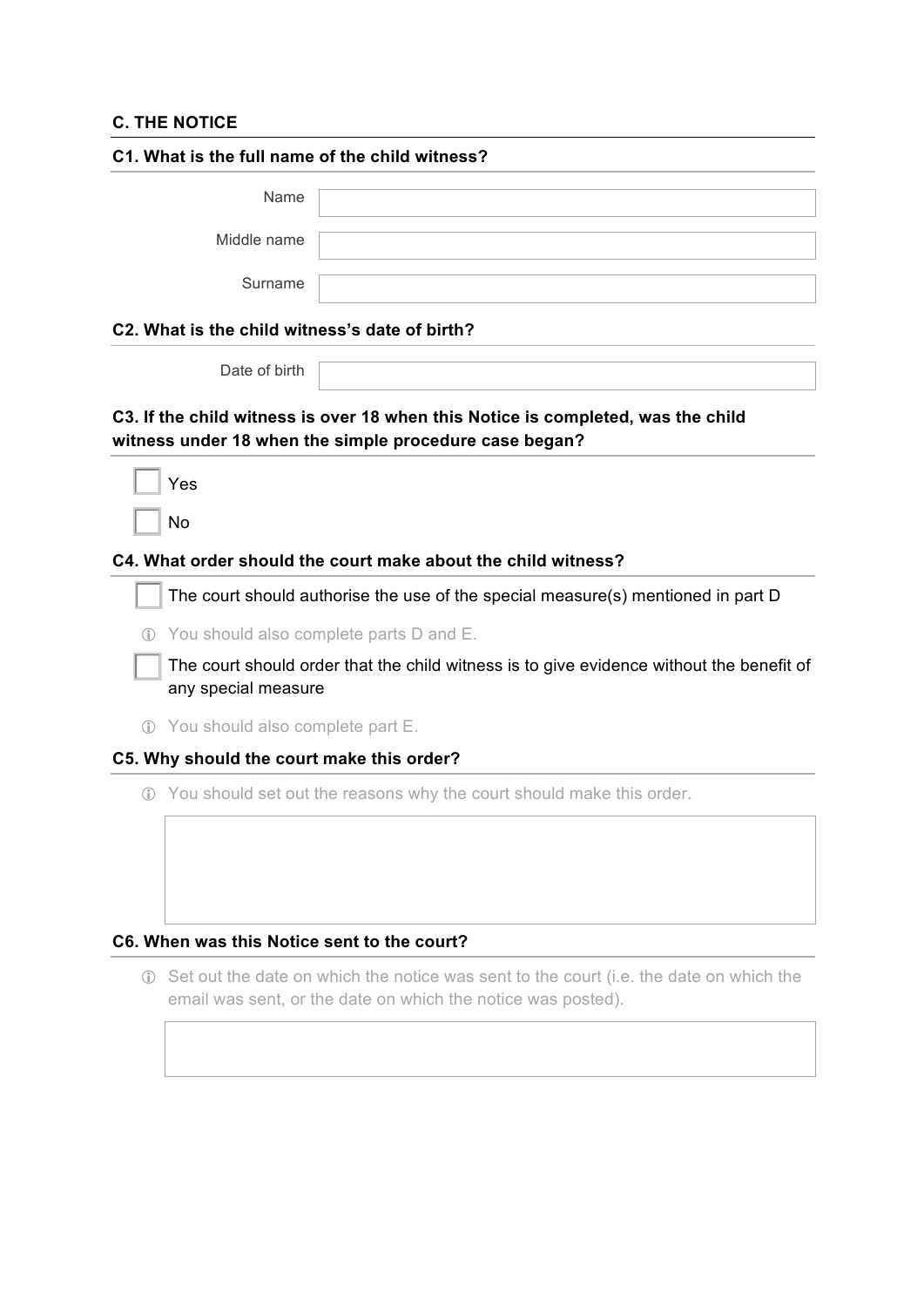### **D. THE SPECIAL MEASURES**

! The special measures that the court may make are listed in rule 11.6 of the Simple Procedure Rules**.**

### **D1. What special measures would be most appropriate for taking the evidence of this child witness?**

|     | 1) You may select as many special measures as you think are appropriate.                                                                                    |
|-----|-------------------------------------------------------------------------------------------------------------------------------------------------------------|
|     | allowing the child witness to give evidence before an independent person                                                                                    |
| (i) | This means that the child witness would give evidence before an independent person<br>appointed by the court, rather than coming to court to give evidence. |
|     | allowing the child witness to give evidence by live television link                                                                                         |
|     | allowing the child witness to use a screen while giving evidence                                                                                            |
|     | allowing the child witness to be supported by someone while giving evidence                                                                                 |
|     | D2. Why do you think the special measures you have selected would be most<br>appropriate for taking the evidence of this child witness?                     |

### **E. VIEWS OF THE CHILD WITNESS AND PARENT**

- ! In completing this Notice, you must take into account the views of the child witness (if the child witness is of sufficient age and maturity to form a view) and the child witness's parent.
- ! The parent of a child witness is any person who has parental responsibilities within the meaning of section 1(3) of the Children (Scotland) Act 1995.
- ! Section 15(3)(a) of the Vulnerable Witnesses (Scotland) Act 2004 says that a child witness is presumed to be of sufficient age and maturity to form a view if aged 12 or older.
- ! Section 15(3)(b) says that if the views of the child witness and the views of the witness's parent are inconsistent, the views of the witness are to be given greater weight.

### **E1. Has the child witness expressed a view about how they should give evidence?**

## Yes

! If the answer is 'yes', complete E3.

! If the answer is 'no', complete E2.